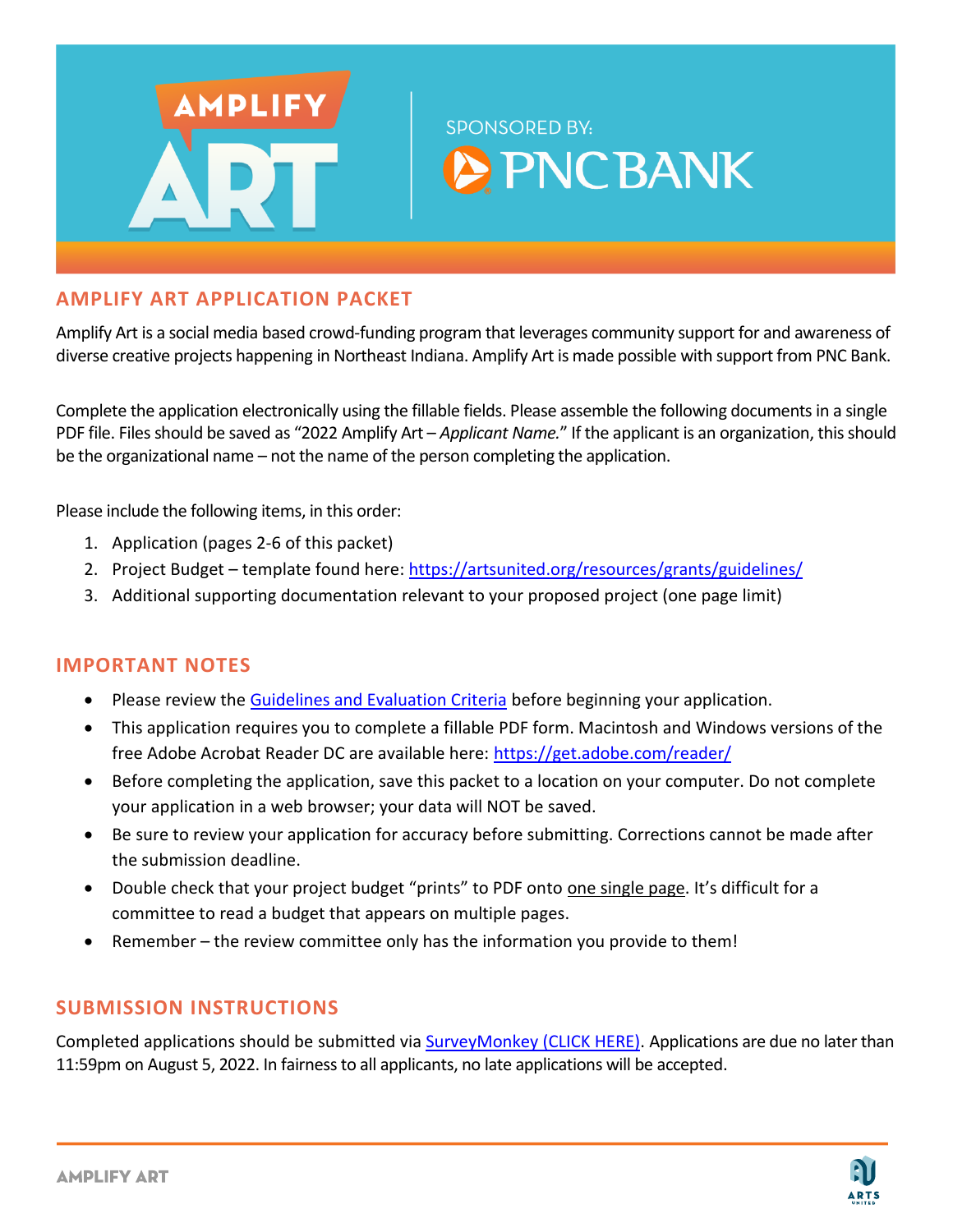# **APPLICANT INFORMATION**

Legal Name of Organization / Applicant: Applicant EIN (if organization): Applicant Website: Applicant Street Address: Applicant City, State, and ZIP:

Primary Contact for Application: Primary Contact Email Address: Primary Contact Phone Number:

## **SOCIAL MEDIA INFORMATION**

Facebook URL: Instagram URL: Other URL (specify):

## **PROJECT INFORMATION**

| Project Title (10 word maximum):           |   |
|--------------------------------------------|---|
| <b>Total Amplify Art Fundraising Goal:</b> | Ś |
| <b>Total Project Budget:</b>               | Ś |
| Project Start Date - End Date:             |   |

## **AGREEMENT AND SIGNATURE**

By inserting an electronic signature below, you certify that you have read the guidelines, that the information contained in this application is true and correct, and that the expenditures will be incurred solely for the purpose of the above grant and that the organization will comply with the Amplify Art grant agreement.

Name / Title of Authorizing Official: Signature: Date:

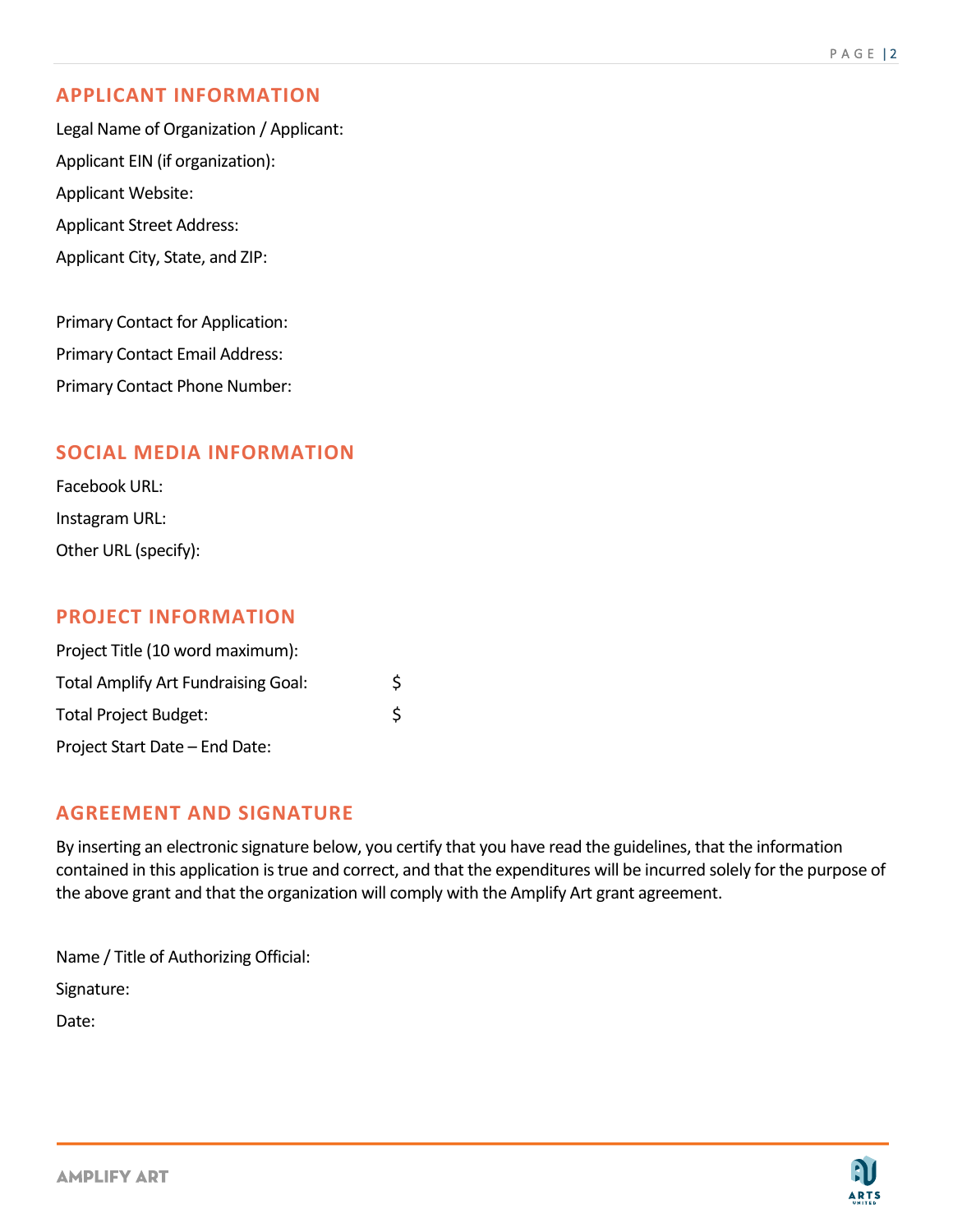**A** 

**ARTS** 

## **1. WHAT'S THE PROJECT?**

Describe the proposed project. Think about a short, clear, and concise "elevator pitch". What's going to get folks interested and excited about your project in 30 seconds?

### **2. WHO'S DOING THE PROJECT?**

Who is going to make this project happen? Tell us about the artist(s), organization(s), and / or project managers involved. Include their role, responsibilities, and any relevant experience that will help make your project a success.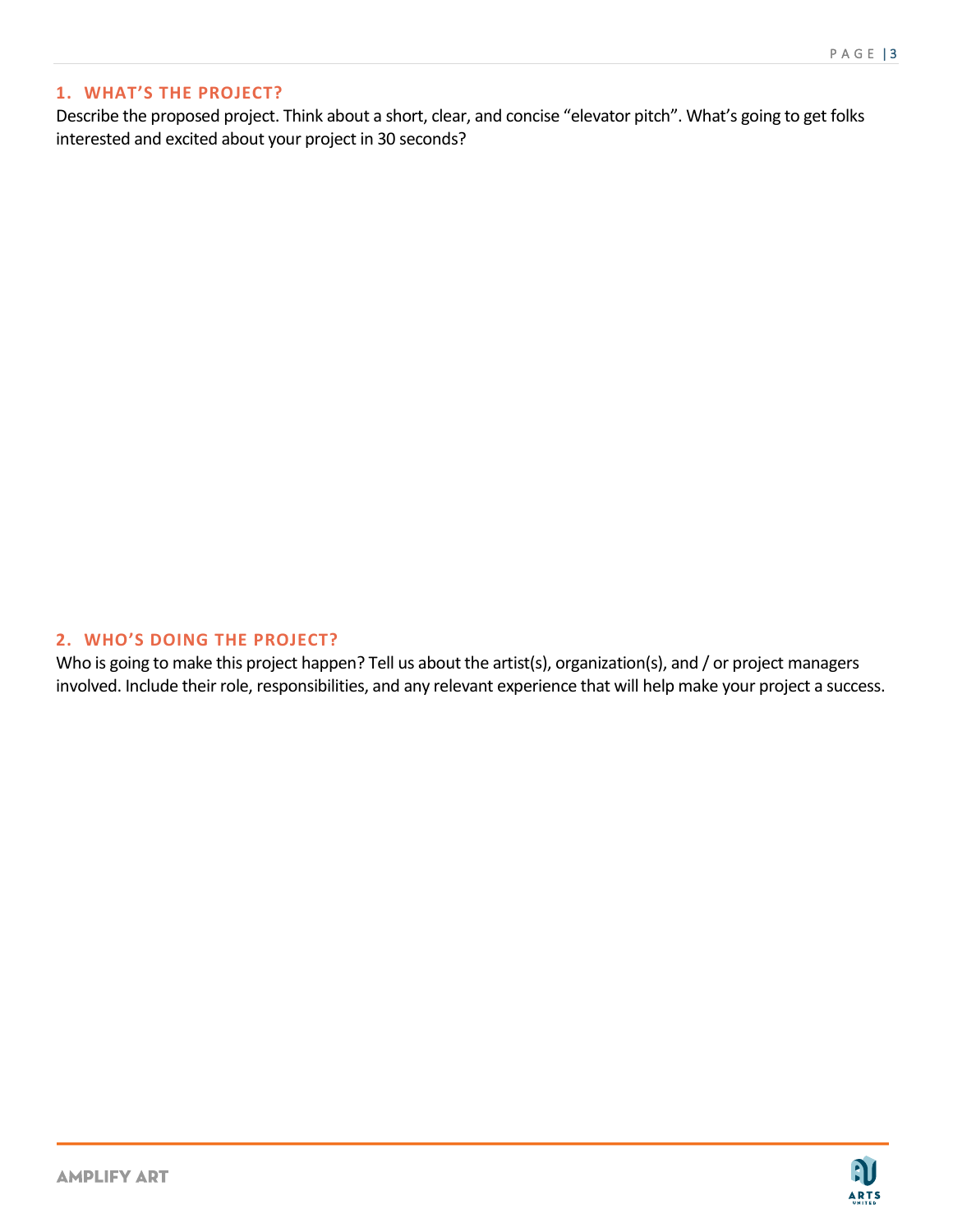#### 3. **WHO WILL YOUR PROJECT SERVE?**

First, complete this quick demographics section. Count everyone involved in the program, including planning, implementation, participation, and evaluation. Best estimates are absolutely okay!

Total number of individuals: \_\_\_\_\_\_ How many adults (18 and over)? How many children (under 18)? How many artists?

Next, describe the figures above. How did you arrive at these figures? If your project will involve representation from a specific community, partner organization, or geographic location, let us know! Please share how your project will be accessible to its intended audience.

#### **4. WHAT'S YOUR FUNDRAISING GOAL?**

Tell us how much money (in total) you hope to raise from an Amplify Art campaign – then tell us how that money will be spent. Be specific – make sure the review committee has a clear understanding of how each dollar will be put toward your project. Anything you list within your project budget should be mentioned here, as well!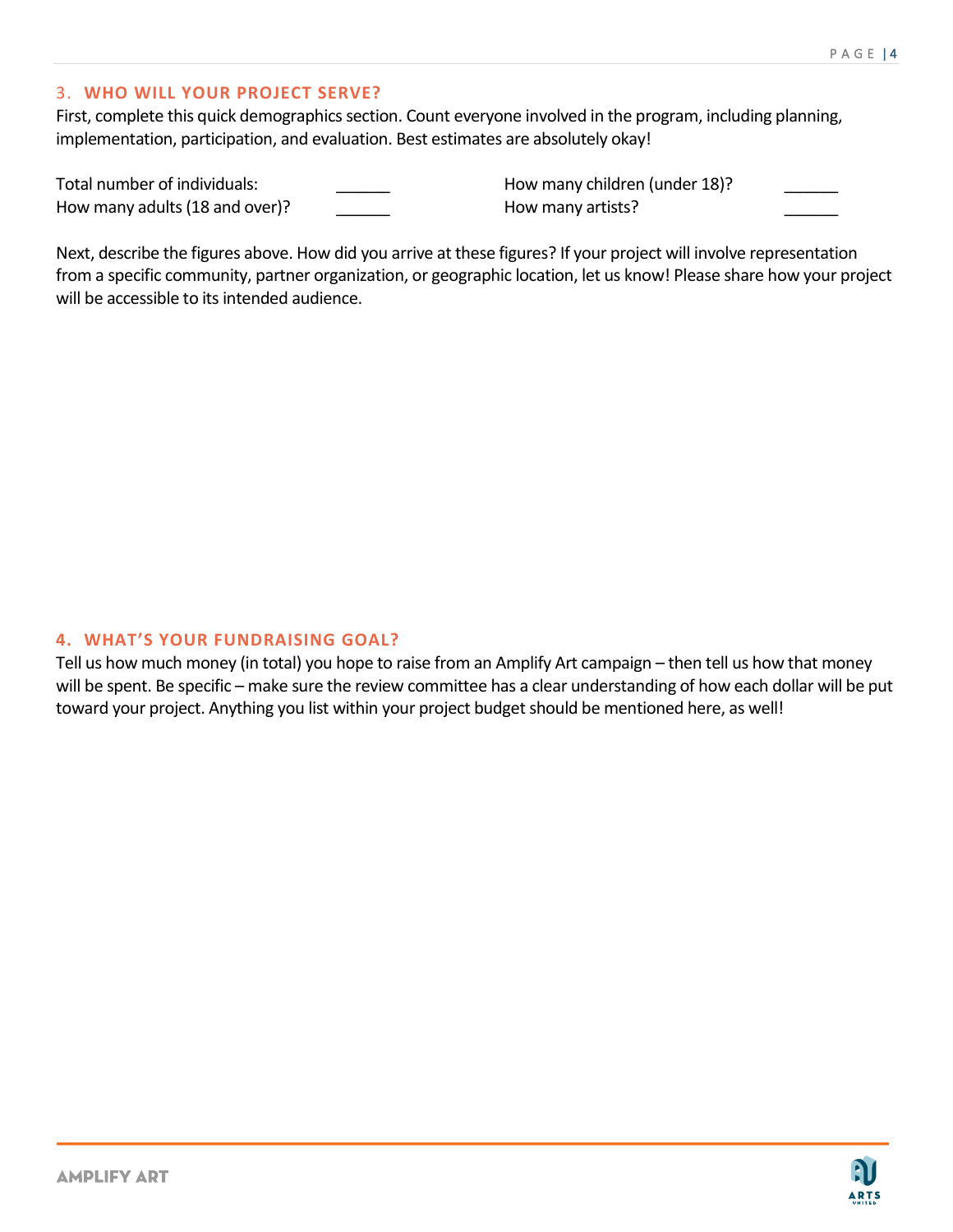### **5. WHAT HAPPENS IF YOU DON'T MEET YOUR FUNDRAISING GOAL?**

Will your project still happen? What changes could you make if you fall short of your fundraising goal? Is there a minimum amount you need to raise in order for your project to occur?

#### **6. HOW WILL YOU PROMOTE YOUR AMPLIFY ART CAMPAIGN?**

Tell us how you plan to promote your fundraising campaign through? Social media is a must, but are there other ways that you can reach people? (ex. Special events, phone calls, emails, etc.)